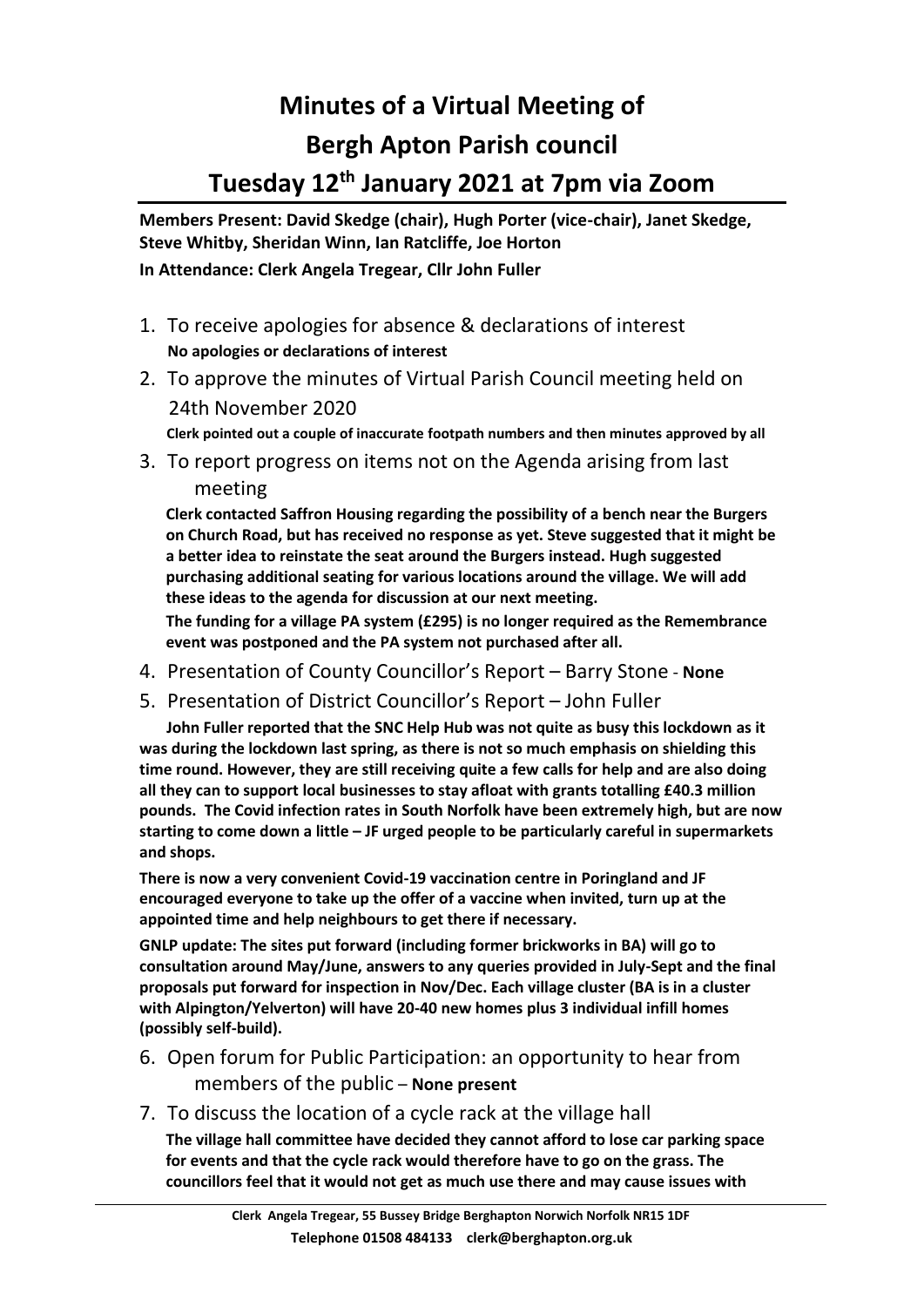**grass cutting etc.. This is therefore not the best use of funds and so the PC will not be pursuing this idea any further. Clerk to write to village hall committee to inform them of the decision.** 

## 8. To discuss the replacement of the Parish Council noticeboard

**We are considering the purchase of a smart new noticeboard from Greenbarnes at a cost of just under £2000 to replace the old one on the corner of Church Road/The Street.** 

9. To discuss siting and order of new dog bins

**The order of a new green dog bin to be sited near the Parish Noticeboard in Church Road was approved. (Proposed by Steve, seconded by Hugh) The red bin currently in Tenwinter's Pightle car park will then be moved to the village hall to a location next to the rubbish bins, as agreed with the village hall committee. We will then review the situation in due course and see if any further bins or signage are needed. It was decided not to locate a bin at the nature reserve entrance near the church following consultation with BACT members. They felt that it was not an appropriate location, as dog waste is not currently an obvious problem in the reserve, but plastic bags could be.**

10. To discuss cleaning the war memorial

**There was further discussion on the condition of the war memorial in the churchyard. Ian will inspect it and report back to the next meeting. If necessary, we could consider getting a quote to have it cleaned.** 

11. To report on the progress of measures to reduce speeding

**The clerk contacted Barry Stone to ask if he would consider funding the purchase of village gateway signs for Mill Road, but has had no response as yet.** 

**The wheelie bin stickers have been ordered and should be arriving very soon.**

**The clerk contacted Alpington PC to ask if they would be interested in setting up a Community Speedwatch with us. Their clerk put it on the agenda for their January meeting and we are waiting to hear the outcome. We have also put a request for volunteers to help with this in the next newsletter.** 

12. Footpaths - To report on DMMO (Definitive Map Modification Order) application progress and condition of footpaths in the village

**The clerk has been looking into the DMMO application procedure and it appears to be a long and complicated process requiring evidence and witnesses. The clerk will continue working on this.**

**Footpath issues – the path through the landfill site is quite boggy in places, there is a missing/broken waymarker in Lion Lane and there are a couple of broken stiles on the footpath from Mill Loke to Mill Road. The clerk will report these issues to NCC.** 

## 13. Planning

**8.1** 2020/2223: 8 Hall Road Bergh Apton NR14 6AG Proposal: Two storey rear and single storey side extensions and detached workshop with alterations

**The Councillors approved this application, but feel that a more traditional roof covering on the garage (i.e. pan tiles rather than aluminium sheet) would be more in keeping with the house and the rest of the neighbourhood**.

## 14. Finance

9.1 Cheque raised and approved for Clerk's salary for December - £179.23

9.2 Cheque raised and approved to Autela Payroll Services - £48.24 inc. VAT